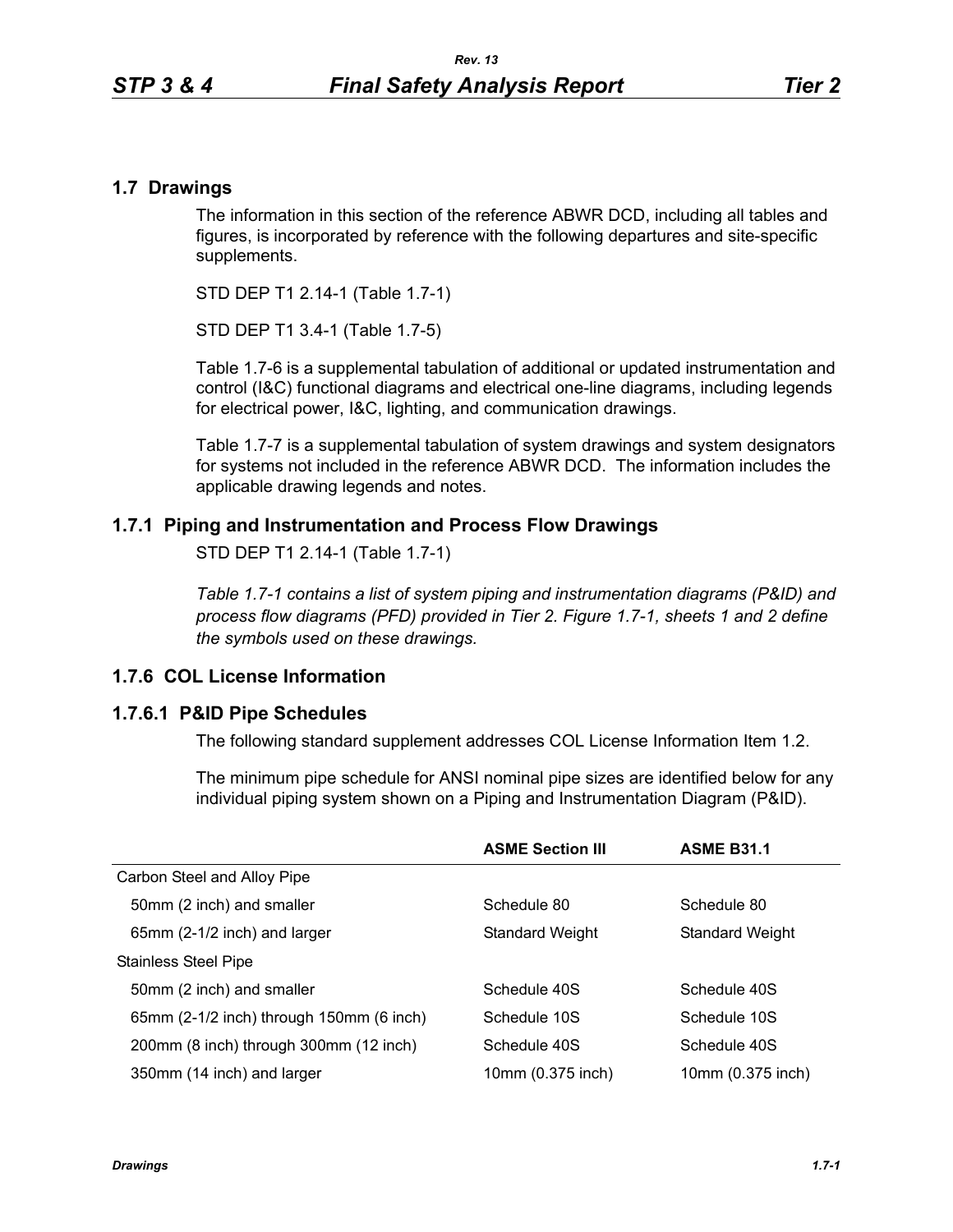# **Table 1.7-1 Piping and Instrumentation and Process Flow Diagrams**

| Tier 2 Fig. No. | ™itle                              | <b>Type</b> |
|-----------------|------------------------------------|-------------|
| $6.2 - 40$      | <b>Flammability Control System</b> | P&ID        |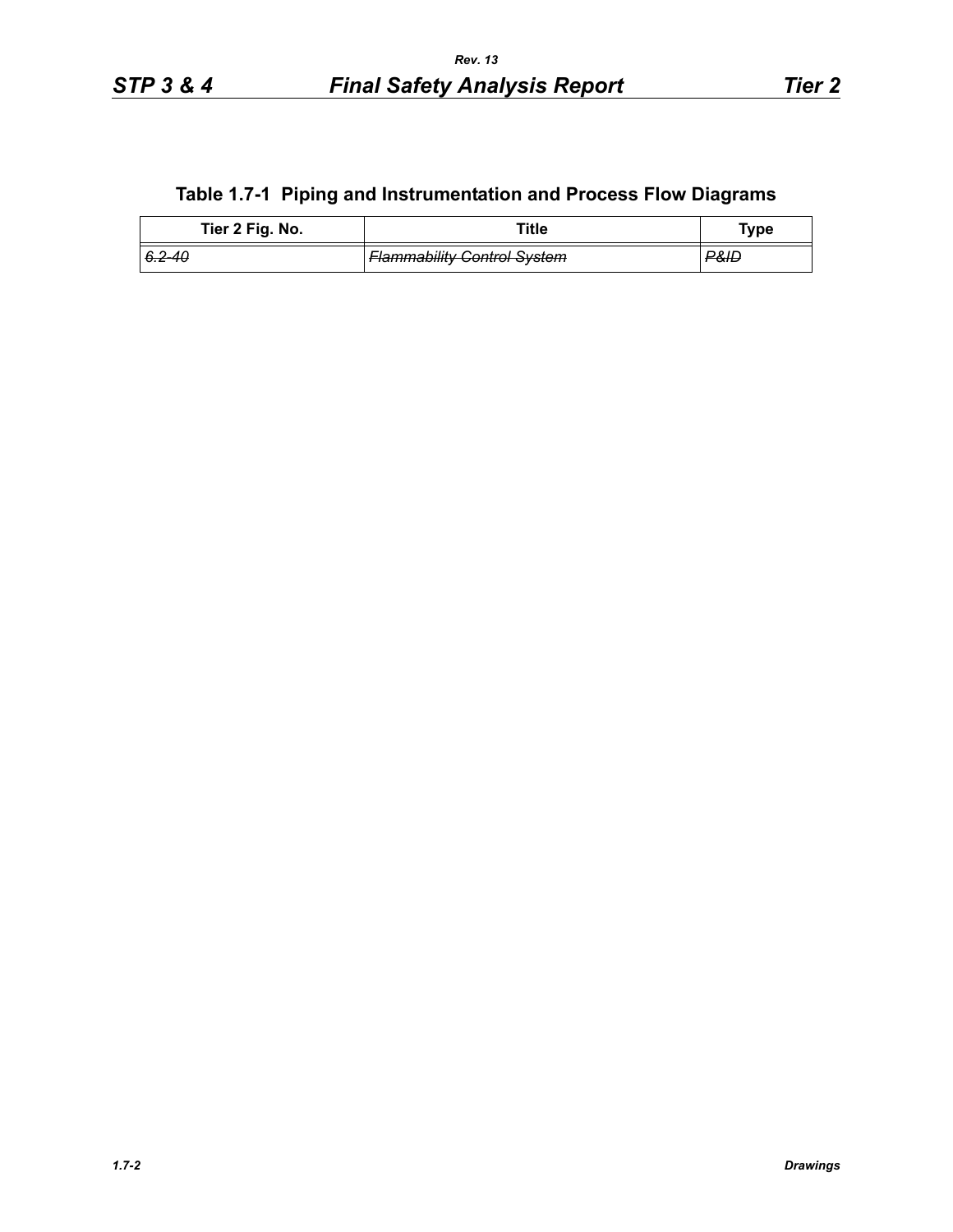## **Table 1.7-5: Drawing Standards**

#### **1.4.5 Instrument Numbering**

*601 to 999 Instruments installed in main control room, including instrument functions performed by multiplexer* data communication*. The instrument number assigned to the latter is prefixed by the letter Z.*

#### **1.4.6 Numbering Within a Loop**

*Instruments or instrument functions performed by the multiplexer* data communication *in the same loop have the same last two numbers. Instruments located in the main control room that receive signals from locally installed instruments in the same loop are numbered by adding 600 to the local or local panel-mounted instrument number in the loop.*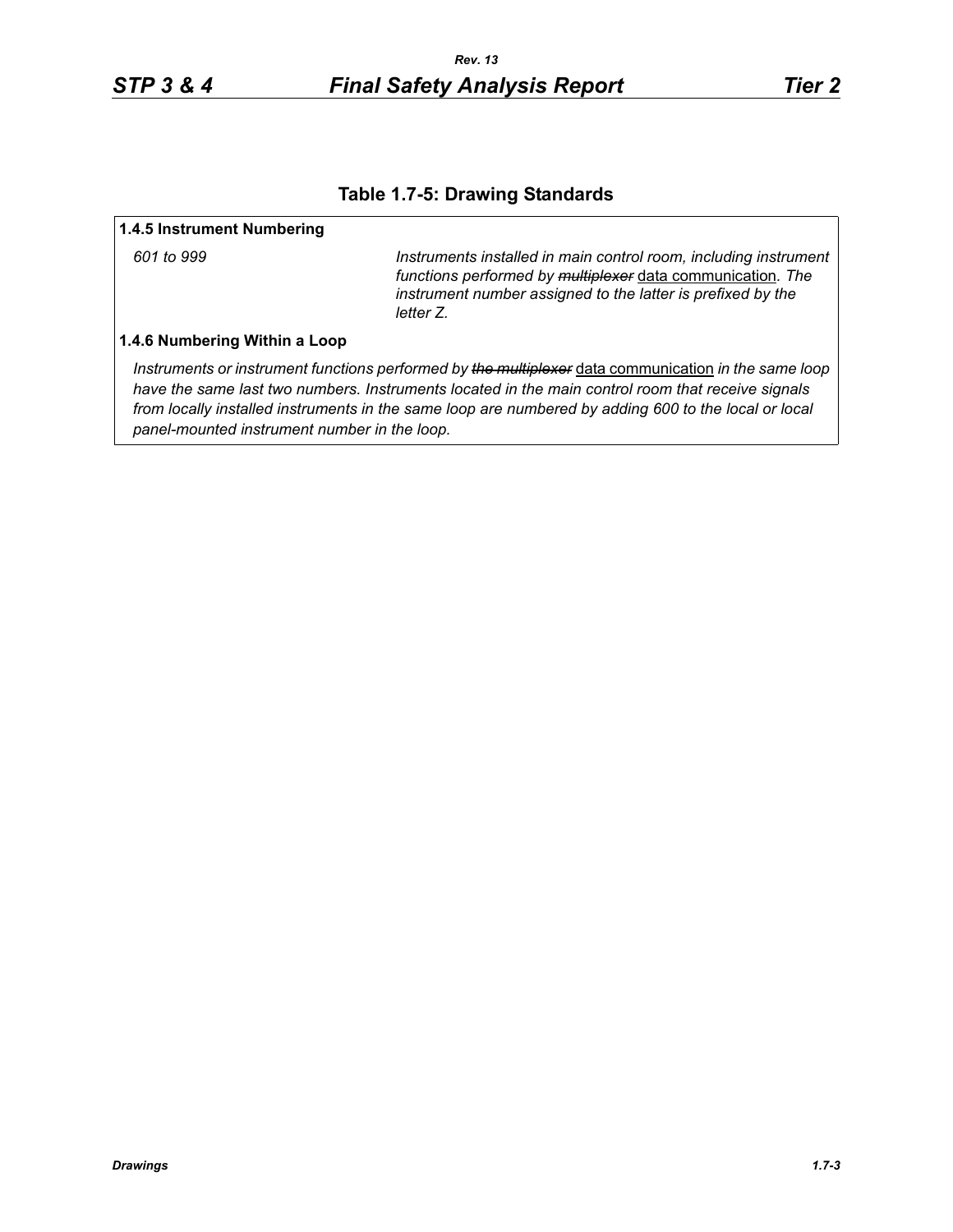<span id="page-3-0"></span>

| Figure No. | <b>Title</b>                                                   | <b>Type</b> |
|------------|----------------------------------------------------------------|-------------|
| $5.2 - 8$  | Leak Detection and Isolation System                            | <b>IED</b>  |
| $7.2 - 9$  | <b>Reactor Protection System</b>                               | <b>IED</b>  |
| $7.2 - 10$ | <b>Reactor Protection System</b>                               | <b>IBD</b>  |
| $7.3 - 1$  | High Pressure Core Flooder System                              | <b>IBD</b>  |
| $7.3 - 2$  | Nuclear Boiler System                                          | <b>IBD</b>  |
| $7.3 - 3$  | Reactor Core Isolation Cooling System                          | <b>IBD</b>  |
| $7.3 - 4$  | Residual Heat Removal System                                   | <b>IBD</b>  |
| $7.3 - 5$  | Leak Detection and Isolation System                            | <b>IBD</b>  |
| $7.4 - 2$  | Remote Shutdown System                                         | IED         |
| $7.4 - 3$  | Remote Shutdown System                                         | <b>IBD</b>  |
| $7.6 - 1$  | <b>Neutron Monitoring System</b>                               | IED         |
| $7.6 - 2$  | Neutron Monitoring System                                      | <b>IBD</b>  |
| $7.6 - 5$  | Process Radiation Monitoring System                            | IED         |
| $7.6 - 11$ | Suppression Pool Temperature Monitoring System                 | <b>IED</b>  |
| $7.6 - 12$ | Suppression Pool Temperature Monitoring System                 | <b>IBD</b>  |
| $7.7 - 2$  | Rod Control and Information System                             | <b>IED</b>  |
| $7.7 - 3$  | Rod Control and Information System                             | <b>IBD</b>  |
| $7.7 - 4$  | Control Rod Drive System                                       | <b>IBD</b>  |
| $7.7 - 5$  | Recirculation Flow Control System                              | IED         |
| $7.7 - 7$  | Recirculation Flow Control System                              | <b>IBD</b>  |
| $7.7 - 8$  | Feedwater Control System                                       | <b>IED</b>  |
| $7.7 - 9$  | Feedwater Control System                                       | <b>IBD</b>  |
| $7.7 - 12$ | Steam Bypass and Pressure Control System                       | IED         |
| $7.7 - 13$ | Steam Bypass and Pressure Control System                       | <b>IBD</b>  |
| $8.2 - 1$  | Power Distribution System Routing Diagram                      | <b>SLD</b>  |
| $8.2 - 2$  | 345 kV General Arrangement                                     | <b>SLD</b>  |
| $8.2 - 3$  | 345 kV Switchyard Single Line Diagram                          | <b>SLD</b>  |
| $8.2 - 4$  | 345 kV Switchyard Arrangement                                  | <b>SLD</b>  |
| $8.2 - 5$  | 345 kV Transmission Configuration Map                          | <b>SLD</b>  |
| $8.2 - 6$  | Topographic Map of 345 kV Transmission Line (Blessing SE Line) | <b>SLD</b>  |
| $8.3 - 1$  | <b>Electrical Power Distribution System</b>                    | <b>SLD</b>  |
| $8.3 - 2$  | Instrument and Control Power Supply System                     | <b>SLD</b>  |

**Table 1.7-6 Additional or Updated I&C and Electrical Drawings**